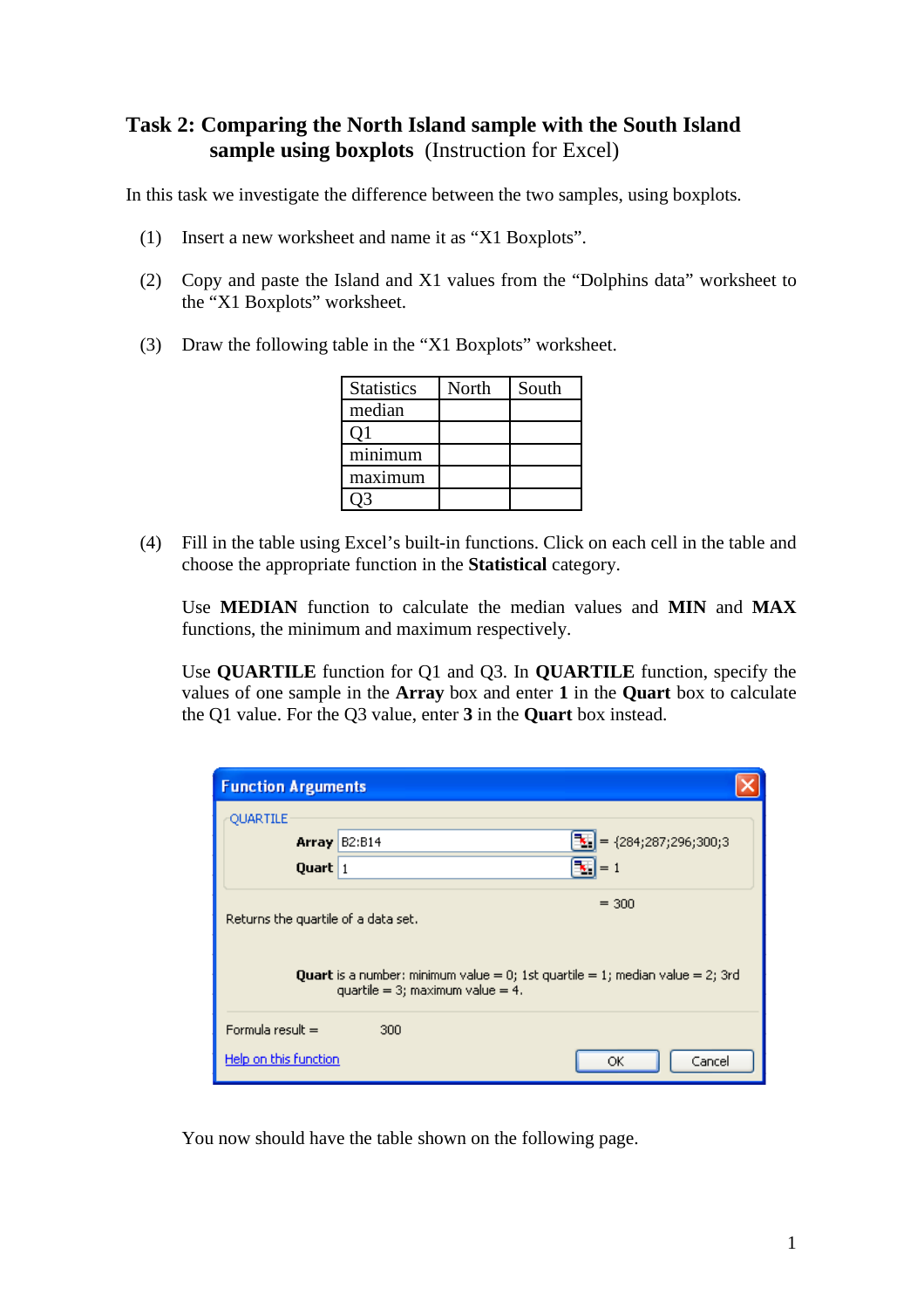| D                 | F      | F      |
|-------------------|--------|--------|
| <b>Statistics</b> | North  | South  |
| median            | 304.00 | 282.50 |
| Q1                | 300    | 276.25 |
| minimum           | 284.00 | 251.00 |
| maximum           | 319.00 | 304.00 |
| QЗ                | 313    | 287    |

(5) Using this table, we now draw boxplots.

Select the whole table and click on the Chart Wizard icon in the Tool bar.

| Format            | Tools             | Data StatPro         | Window | Help |
|-------------------|-------------------|----------------------|--------|------|
|                   |                   | -   -ワ -   9 エ - 2 - |        | Ari  |
|                   |                   |                      |        |      |
| <b>Statistics</b> |                   |                      |        |      |
| -C                | D                 | Ε                    | F      |      |
|                   | <b>Statistics</b> | North                | South  |      |
|                   | median            | 304.00               | 282.50 |      |
|                   | Q1                | 300                  | 276.25 |      |
|                   | minimum           | 284.00               | 251.00 |      |
|                   | maximum           | 319.00               | 304.00 |      |
|                   | QЗ                | 313                  | 28     |      |
|                   |                   |                      |        |      |

Chart Wizard dialog window should appear.

(6) On the "Standard Types" tab, select **Stock** option as the Chart type, and then, click the fourth option in the Chart sub-type as shown below. Click **Next >.**

| <b>Chart Wizard - Step 1 of 4 - Chart Type</b>                                                                                                                                      |                                                                                                               |
|-------------------------------------------------------------------------------------------------------------------------------------------------------------------------------------|---------------------------------------------------------------------------------------------------------------|
| Standard Types<br>Custom Types                                                                                                                                                      |                                                                                                               |
| Chart type:<br>$ \psi\rangle$ XY (Scatter)<br>∧ Area<br><b>O</b> Doughnut<br>n <mark>n</mark> og Radar<br>} Surface<br>e: Bubble<br><b>Rid</b> Stock<br>Cylinder<br>Cone<br>Pyramid | Chart sub-type:                                                                                               |
|                                                                                                                                                                                     | Volume-Open-High-Low-Close, Requires<br>five series of values in this order,<br>Press and Hold to View Sample |
| Cancel                                                                                                                                                                              | $Next$ ><br>Finish<br>$<$ Back                                                                                |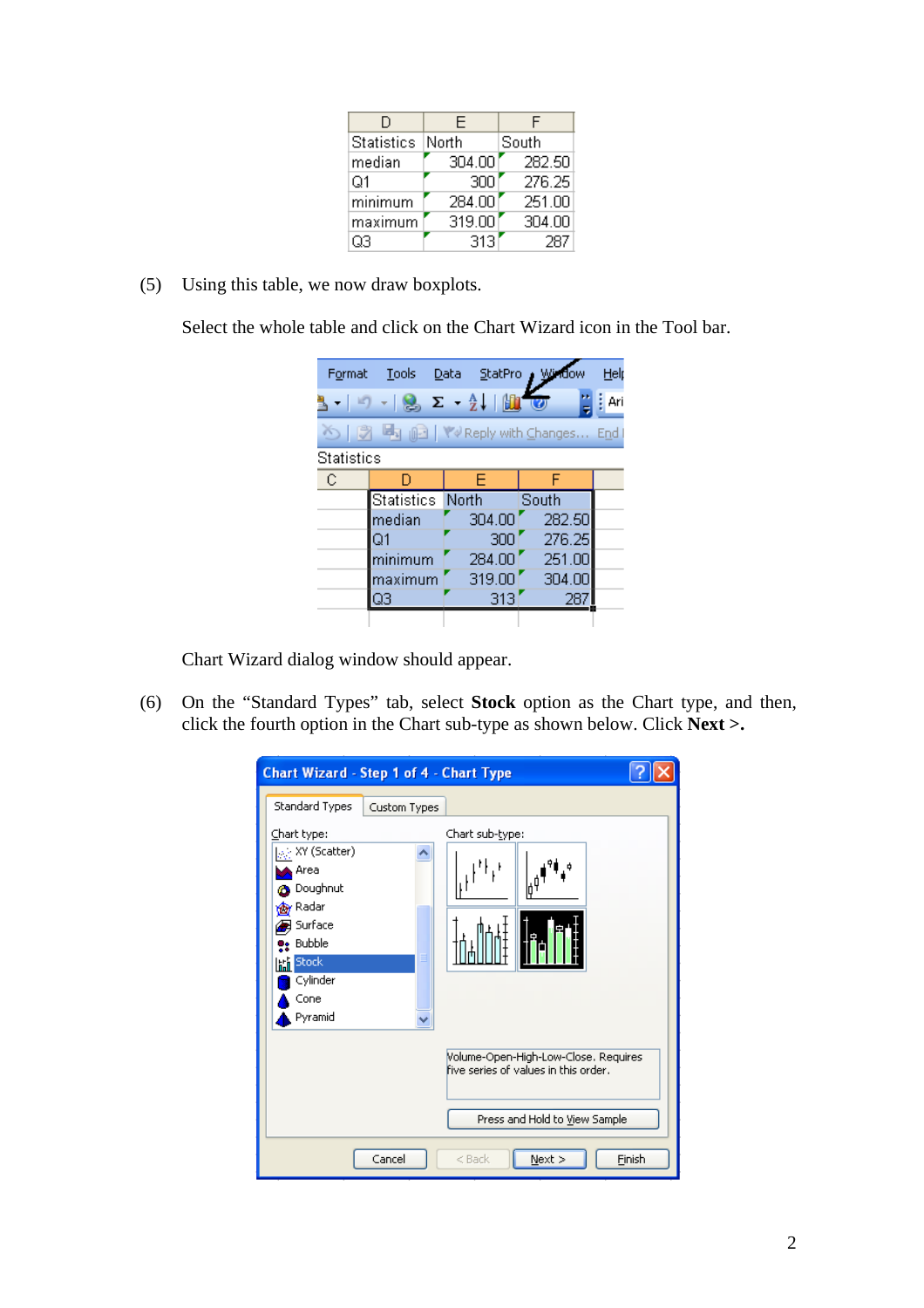- (7) On the "Data Range" tab, click **Rows** under **Series** in, and then click **Next >.**
- (8) On the "Legend" tab, click to clear the **Show legend** check box.
- (9) On the "Axes" tab under **Secondary axis,** click to clear the **Value (Y) axis** check box.



On the "Titles" tab, enter an appropriate title and axis labels. Then, click on **Finish**.

(10) Click once on either of the coloured columns to select the "median" series.

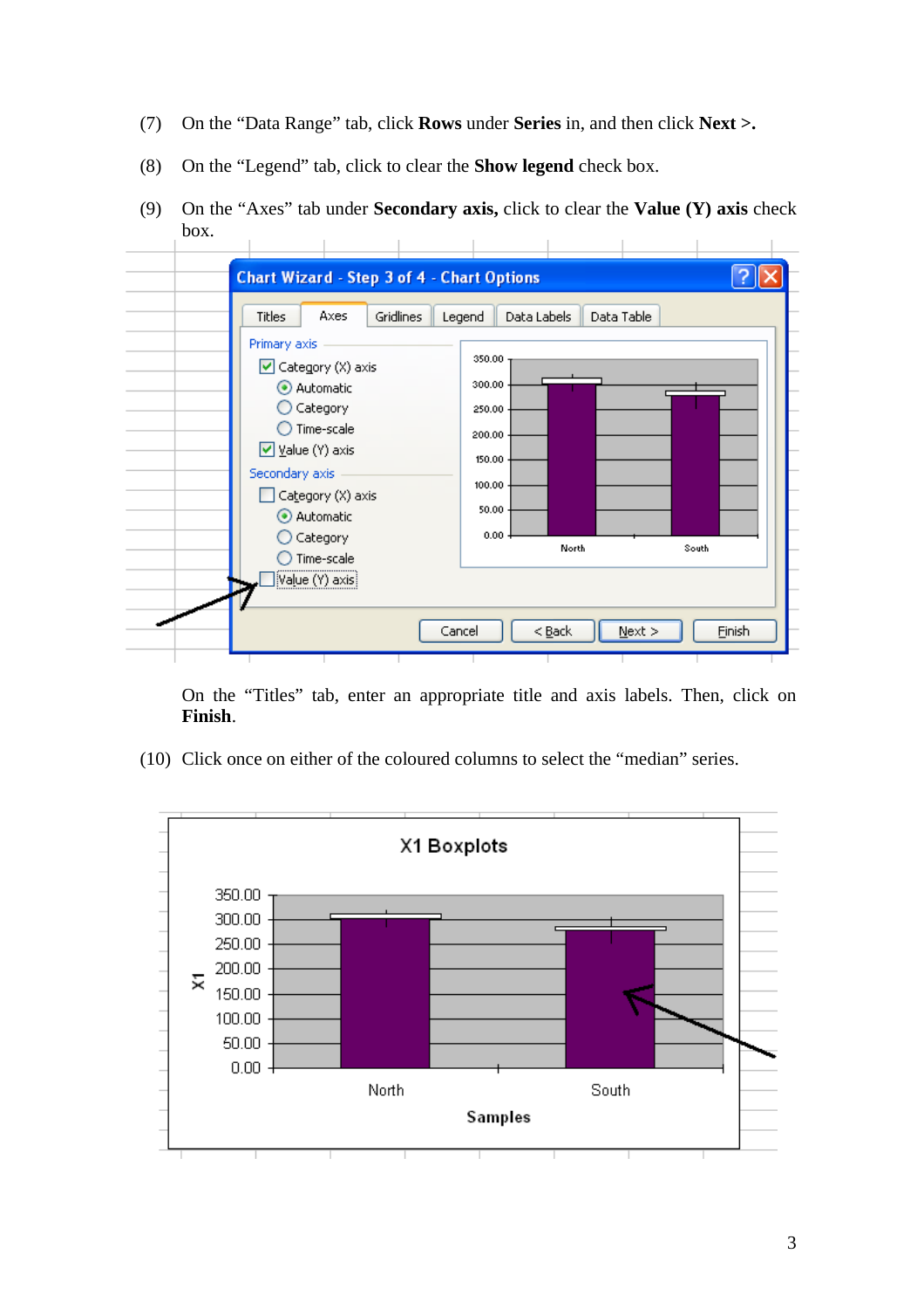In the **Chart** menu, click on **Chart Type,** and then **Line.**

| <b>Chart Type</b>                                                                                                                                                                                                                                                                                                                                                   |        |
|---------------------------------------------------------------------------------------------------------------------------------------------------------------------------------------------------------------------------------------------------------------------------------------------------------------------------------------------------------------------|--------|
| Standard Types<br>Custom Types<br>Chart sub-type:<br>Chart type:<br><b>Ind</b> Column<br>Bar<br>$\alpha$ Line<br>Pie<br>$ \psi\rangle$ XY (Scatter)<br>Area<br>Doughnut<br><b>Radar</b><br>g Surface<br>e: Bubble<br>Options<br>Line with markers displayed at each data.<br>■ Apply to selection<br>lvalue.<br>Default formatting<br>Press and Hold to View Sample |        |
| Set as default chart<br>ОK                                                                                                                                                                                                                                                                                                                                          | Cancel |

Click **OK.** A line that connects the median values should appear.

(11) Click once on the line. Then, on the **Format** menu, click **Selected Data Series**.



| Microsoft Excel - Property Sales Data |      |  |                         |                                                         |  |
|---------------------------------------|------|--|-------------------------|---------------------------------------------------------|--|
| File                                  | Edit |  |                         | View Insert Format Tools Chart<br><b>Window</b><br>Help |  |
|                                       |      |  | <u>: Defelaiain, Ré</u> | Selected Data Series Ctrl+1                             |  |
|                                       |      |  | <u>in a a ze a dizi</u> | Sheet                                                   |  |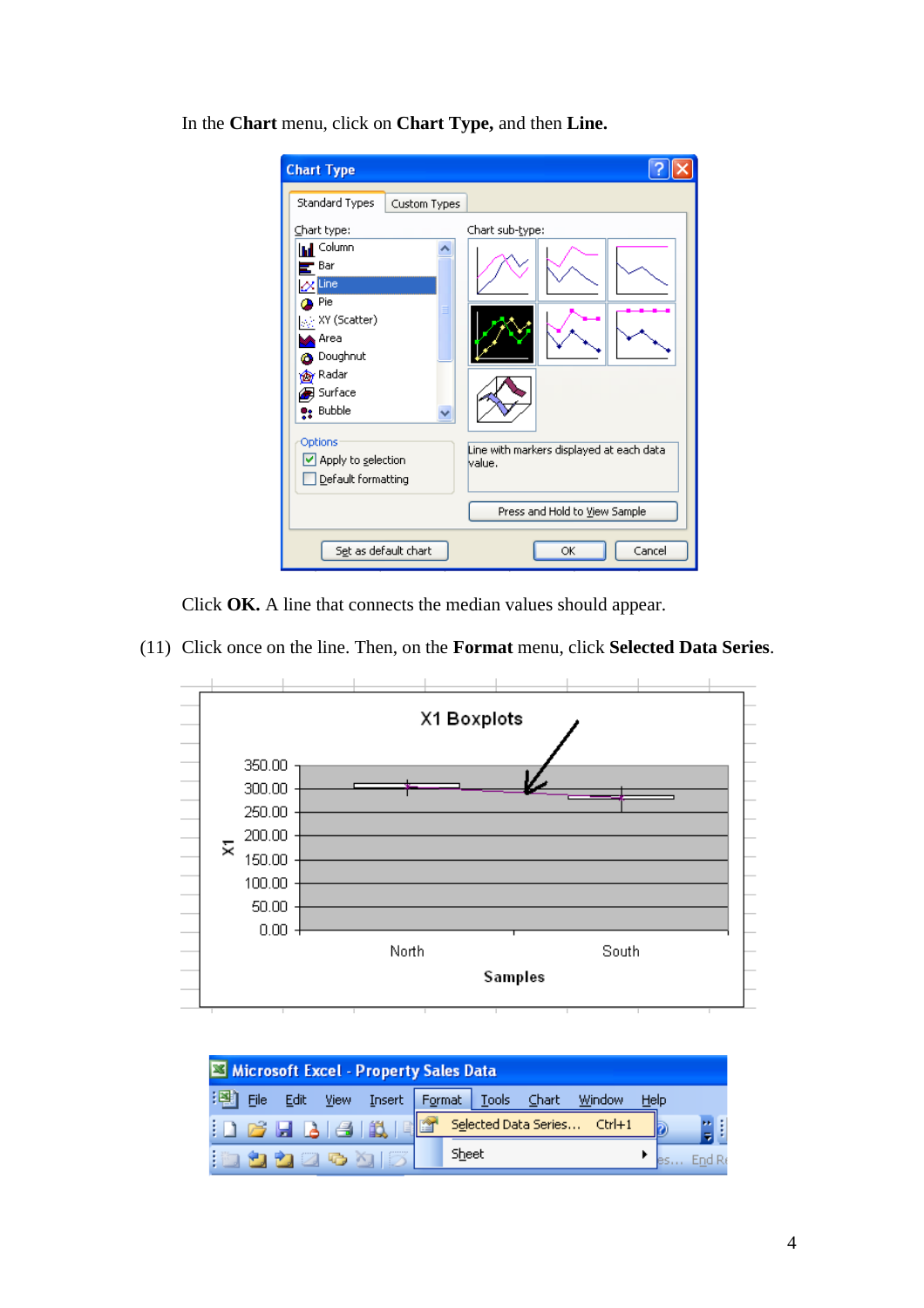(12) On the "Patterns" tab, under **Line** click on **None** and under **Marker**, **Custom**. Select " **– "** in **Style**. Then click **OK.**

| <b>Format Data Series</b>                                                                                         |                                                                                                                                                             |  |  |
|-------------------------------------------------------------------------------------------------------------------|-------------------------------------------------------------------------------------------------------------------------------------------------------------|--|--|
| $[$ Patterns $]$<br>Y Error Bars<br><b>Axis</b>                                                                   | Data Labels<br>Series Order<br>Options                                                                                                                      |  |  |
| Line<br>Automatic<br>⊙ None<br>Custom<br>Style:<br>Color:<br>Automatic<br>Weight:<br>v<br>Smoothed line<br>Sample | Marker<br>Automatic<br>None<br>⊙ Custom<br>Style:<br>×<br>Foreground:<br>Automatic<br>▿<br>Background:<br>No Color<br>v<br>Size:<br>pts<br>÷<br>5<br>Shadow |  |  |
|                                                                                                                   | Cancel<br>ОК                                                                                                                                                |  |  |

We now have the following box plot.



As you have noticed, these boxplots are different from what you have learnt as boxplots. However, unfortunately, this is the best we can get from Excel, since Excel does not include a proper boxplot in its chart options.